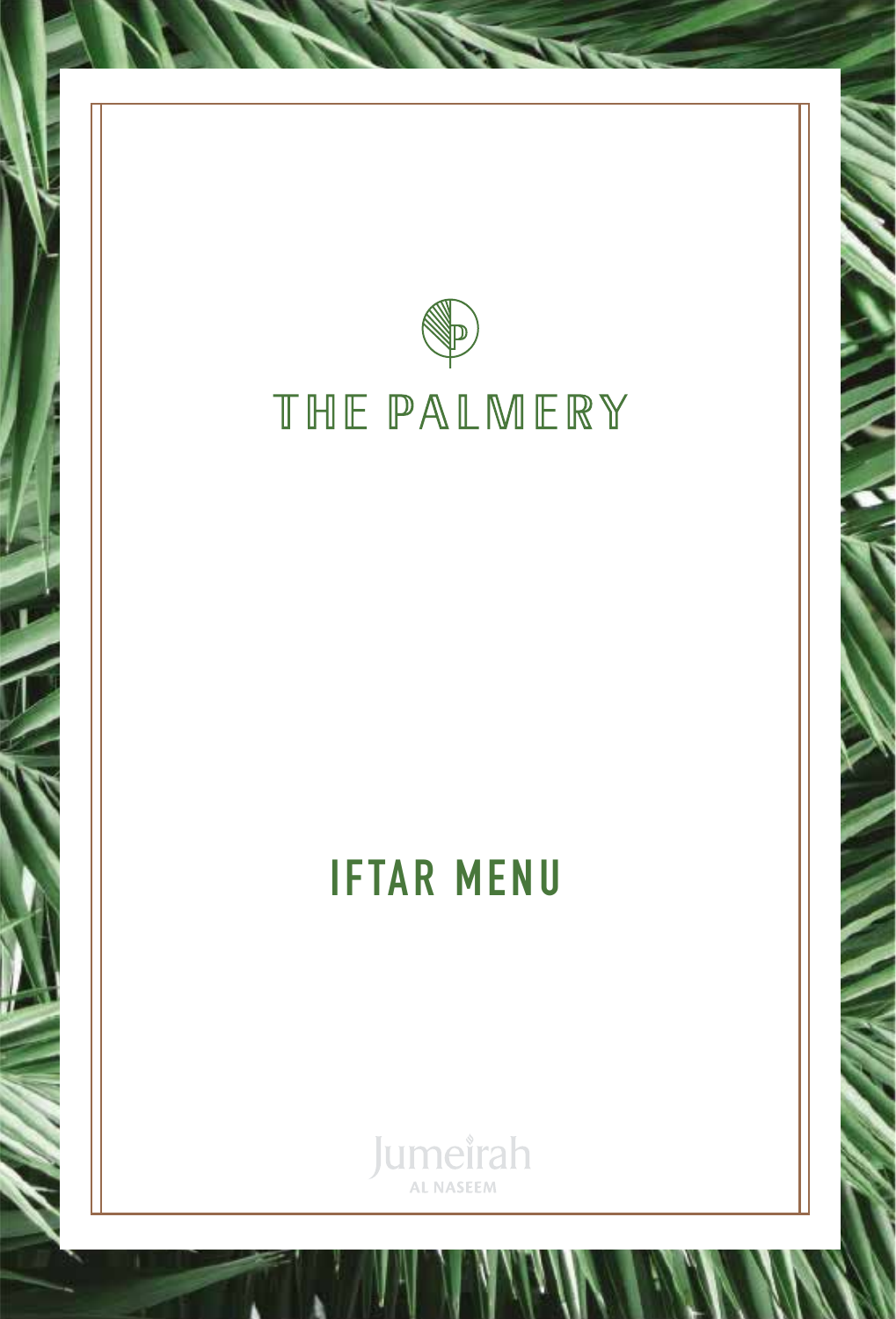# **ASSORTED DATES & ARABIC COFFFE**

## **RAMADAN JUICES**

## **SELECTION OF ARABIC & INTERNATIONAL BREAD**

**Chia Bread, Protein Bread, Sour Dough, Potato Bread, Baguette, Rustic Rye Brot, Soft Mediterranean Rolls, Muhammara Twist, Vine Leaves And Akawi Cheese Bread, Halloumi Cheese And Zaatar Focaccia, Pita Pockets, Egyptian Bread, Arabic Bread, Grissini**

# **COMPOSE SALAD**

#### **Classic Chicken Caesar Salad (S) (D)**

Grilled Chicken, Croutons, Parmesan, Bacon, Anchovies

**Caprese Salad (D)(V)** Mozzarella Cheese, Tomatoes, Basil, Balsamic Reduction

**Organic quinoa salad (vegan)** Mix Quinoa, Cucumber, Sundried tomato, avocado, Citrus Dressing

#### **Wild Rice Salad (V)(N)**

Wild rice, Sweet Potato, Arugula, Pecan, Red wine Vinegar

**Niçoise Salad (S)** Tuna, Green Beans, Baby Potato, Kalamata Olives, Cheery Tomato

**Greek Salad (V) (D)** Feta Cheese, Bell pepper, Olives, Onion, Cherry tomato, Gem Lettuce

> **Olivier Salad** Photos, Carrot, Green Pea, Egg, Mayonnaise

**Thai Beef Salad (N)** Beef Julienne, Sesame, Spring onion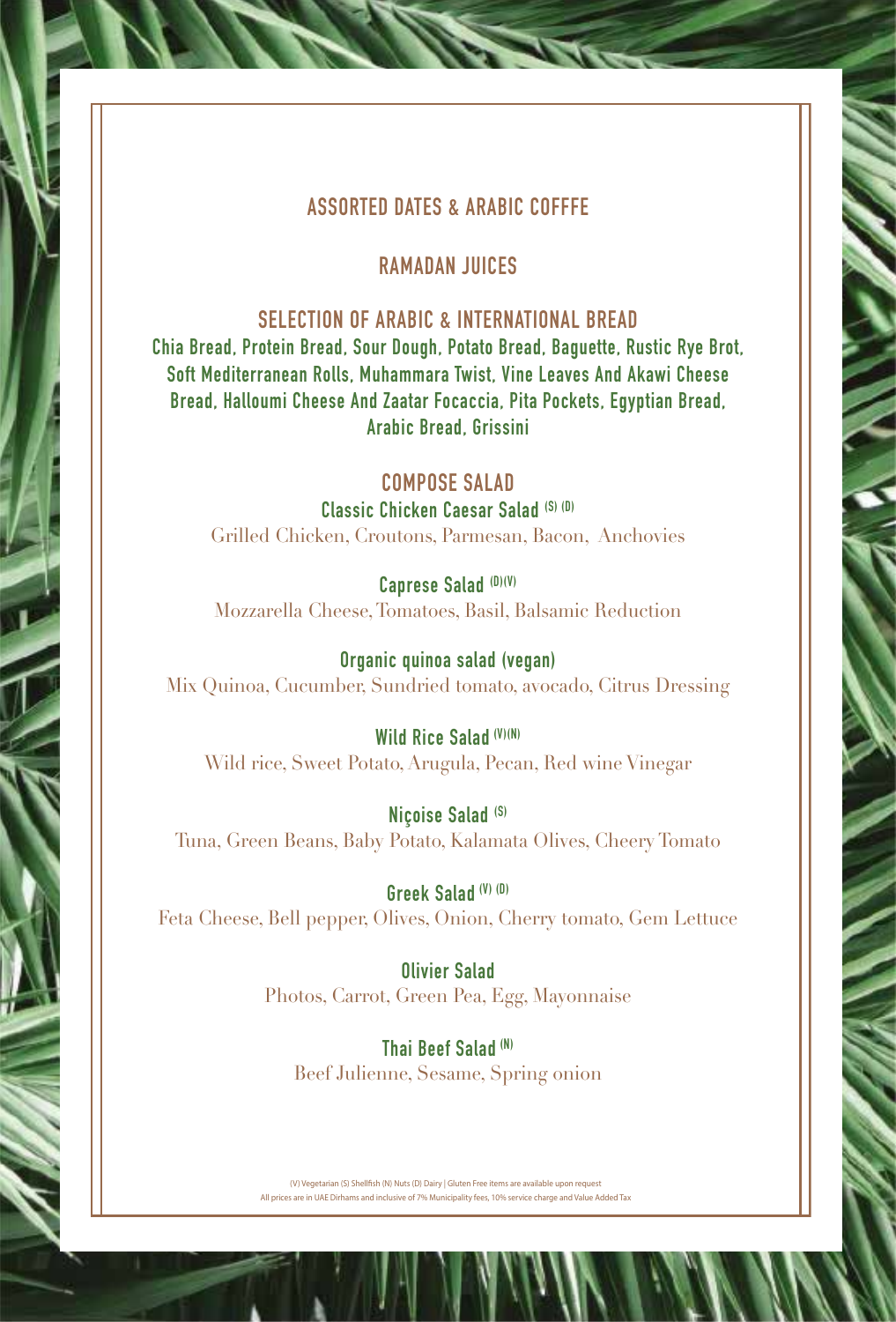# **ARABIC COLD MEZZE**

**Hummus, Mutable, Babaganosh, Tabbouleh, Vine leaves, Fatoush, Okra Bel Zait, Fasolia Bel Zait, Muhammara, Beetroot Mutable, Avocado Hummus, Spicy Chutney Hummus, Hummus Beiruti, Shankalish, Beetroot Roca Salad**

# **COLD SOUP (ROTATION)**

**Cucumber Gazpacho, Avocado Gazpacho, Watermelon Gazpacho, Spinach Gazpacho, Tomato Gazpacho, sweet Corn Gazpacho, Beet Gazpacho, Carrots Gazpacho** 

### **CHEF'S GARDEN**

**Baby Gem, Romaine Lettuce, Baby Spinach, Friese, Mix Micro Greens, Tomato Sliced, Cherry Tomato, Cucumber, Grated Carrot, Kale, Red Radish, White Radish, Fennel, Sliced Carrot, Beetroot, Mix Capsicum, Red Bean, Sliced Pickled Onion, Boiled Eggs, Sweet Corn, Chickpeas, Red Cabbage, Black & Green Olives, Capers, Mixed Arabic pickles, Sundried Tomato, Gherkins, Lemon Wedges, Marinated Artichokes, Pickled Mushrooms**

#### **DRESSING**

**Caesar, Ranch, cocktail, Lemon, Balsamic, French dressing, Honey Mustard, Olive Oil, Balsamic Vinegar, Molasses (Pomegranate Sause)**

### **SEAFOOD BAR**

**Crab, Mussels, Prawns, Clams, King Crab leg, Langoustine Condiments: Lemon Wedge, Cocktail Sause, Tartar Sause, Shallot Vinaigrette**

# **CHARCUTIER**

#### **ASSORTED OF CHEESE & COLD CUTS (ROTATION)**

**Roquefort, Brie, Camembert, Goat Cheese, Emmental, Cheddar, Gouda, Taleggio, Parmesan, Mozzarella, Gorgonzola, Manchego, Halloumi, Feta, Shanklish, Balad, Akkawi, Nabulsi, Shellal Dried Fruits, Nuts, Lavash, Crackers, Grapes & Artisan Jam, Beef Bresaola, Beef Pastrami, Beef Spicy salami, Picante, Smoked Turkey ham, Chicken Mortadella**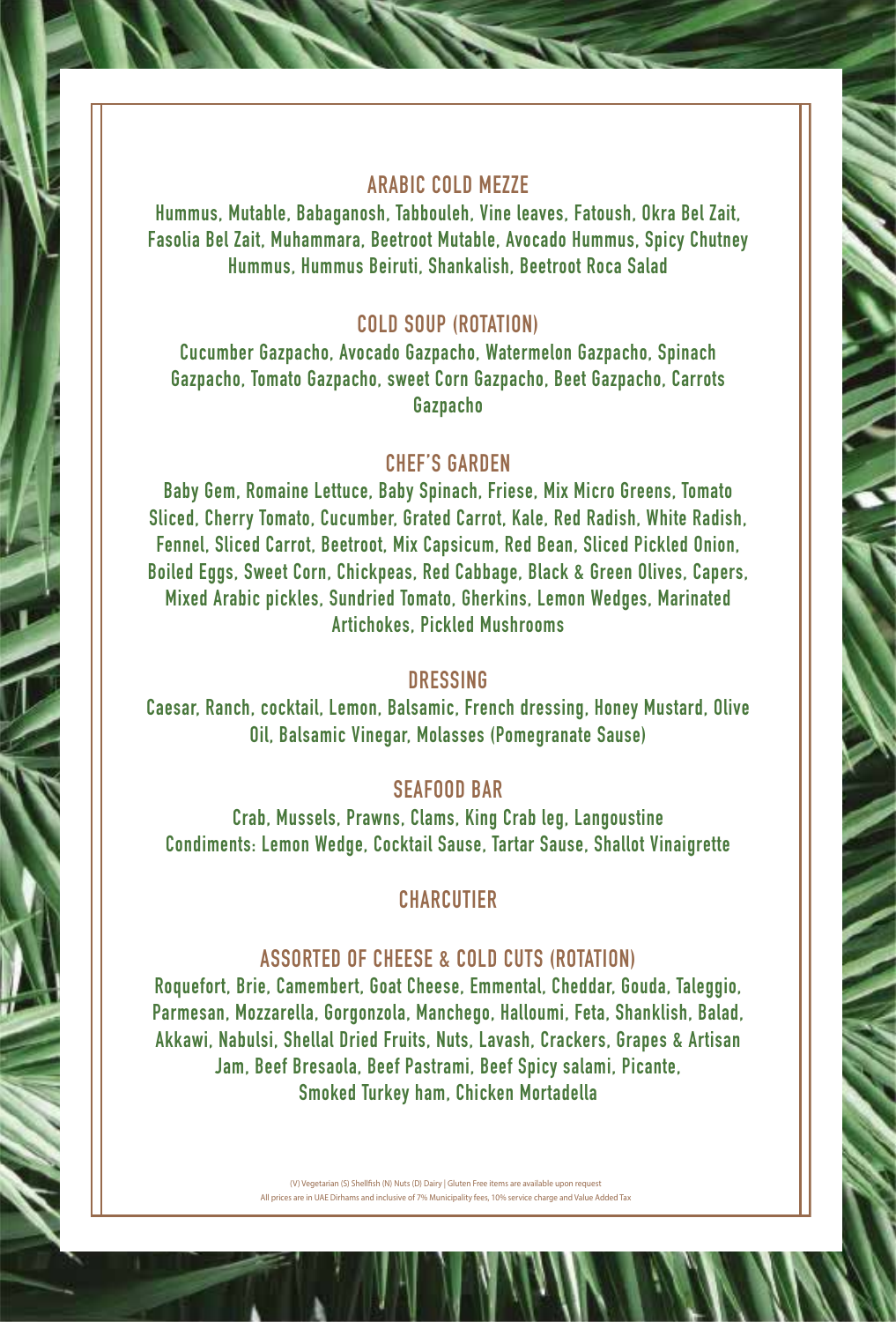# **LAMB QUZI**

**CHICKEN M'HAMMAR**

**TASTE OF ARABIA Moroccan Lamb Tajin** 

**Kibbeh Bel Laban** 

**Chicken Harris** 

**Vegetables Salona** Vegetable's Stew

**Mix Mahashi** Stuffed Marrow And Vine Leaves With Lamb Chop

> **TASTE OF EUROPE Grilled Fish On Chunky Ratatouille**

**Seared Salmon With Chive Cream Sauce**

**Lasagne Al Forno (B) (G) (D)**

**Potato Gratin (V) (D)**

**TASTE OF ASIA Shrimp Sweet & Sour (S)**

**Steamed Rice (V)**

**TASTE OF INDIA Butter Chicken (N) (D)**

**Mutton Biriani (D) (V)**

**Dal Makhni (V) (D)**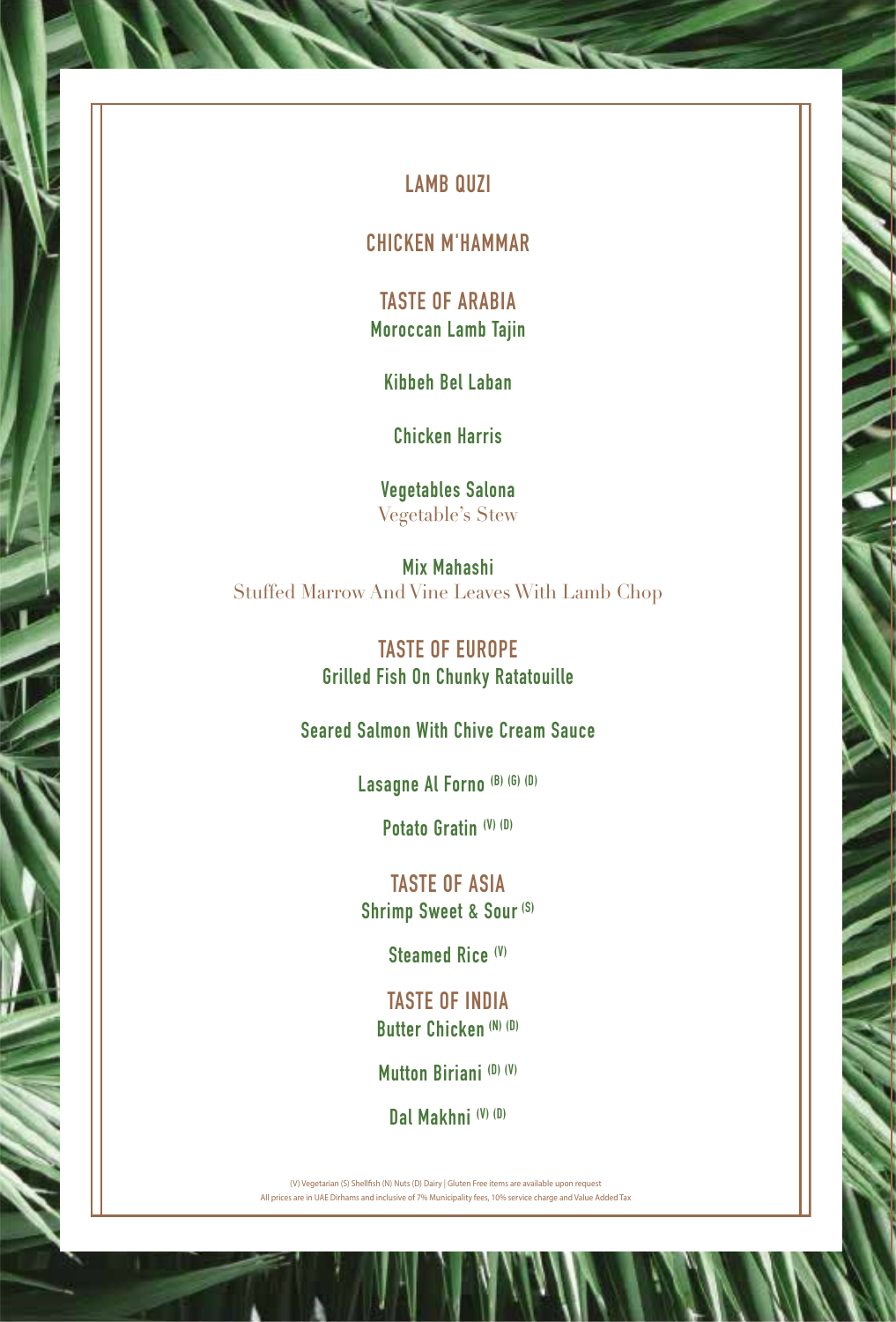**Palak Paneer (V)**

**Naan, Pappad, Paratha**

**DIM SUM Chicken Siew Mai (G)**

**Seafood Siew Mai (G) (SF)**

**Duck Gyoza (G)**

**Vegetable Gyoza (G)**

**Prawn Har Gow (G) (SF)**

## **LIVE BBQ GRILL**

**Lamb Chops, Lamb Kofta, Shish Kebab, Beef Kebab, Beef Steak, Shish Taouk, Chicken Wings, Marinated Chicken Leg, Seabass, Calamari, Hammour, King Prawns, King Fish, Sultan Ibrahim**

### **CARVING**

**Slow Cooked Bbq Beef Brisket** 

**Baked Whole Salmon With Creamy Dill Sause** 

#### **PASTA & RISOTTO LIVE STATION**

**Penne, Spaghetti, Macaroni, Fusilli, Gnocchi, Farfalle, Ravioli Tomato Sause, Cream Sauce, Bolognese Sause, Pesto Sause, Truffle Sause Condiments: Cherry Tomato, Mushroom, Onion, Garlic, Zucchini, Asparagus, Turkey Ham, Parsley,** 

# **HOT MEZZE**

**Cheese Sambousak, Meat Sambousak, Spinach Fatayer, Lamb Kebbeh Vegetables Samosa, Chicken Samosa, Cheese Rakakat, Vegetables Spiring Roll**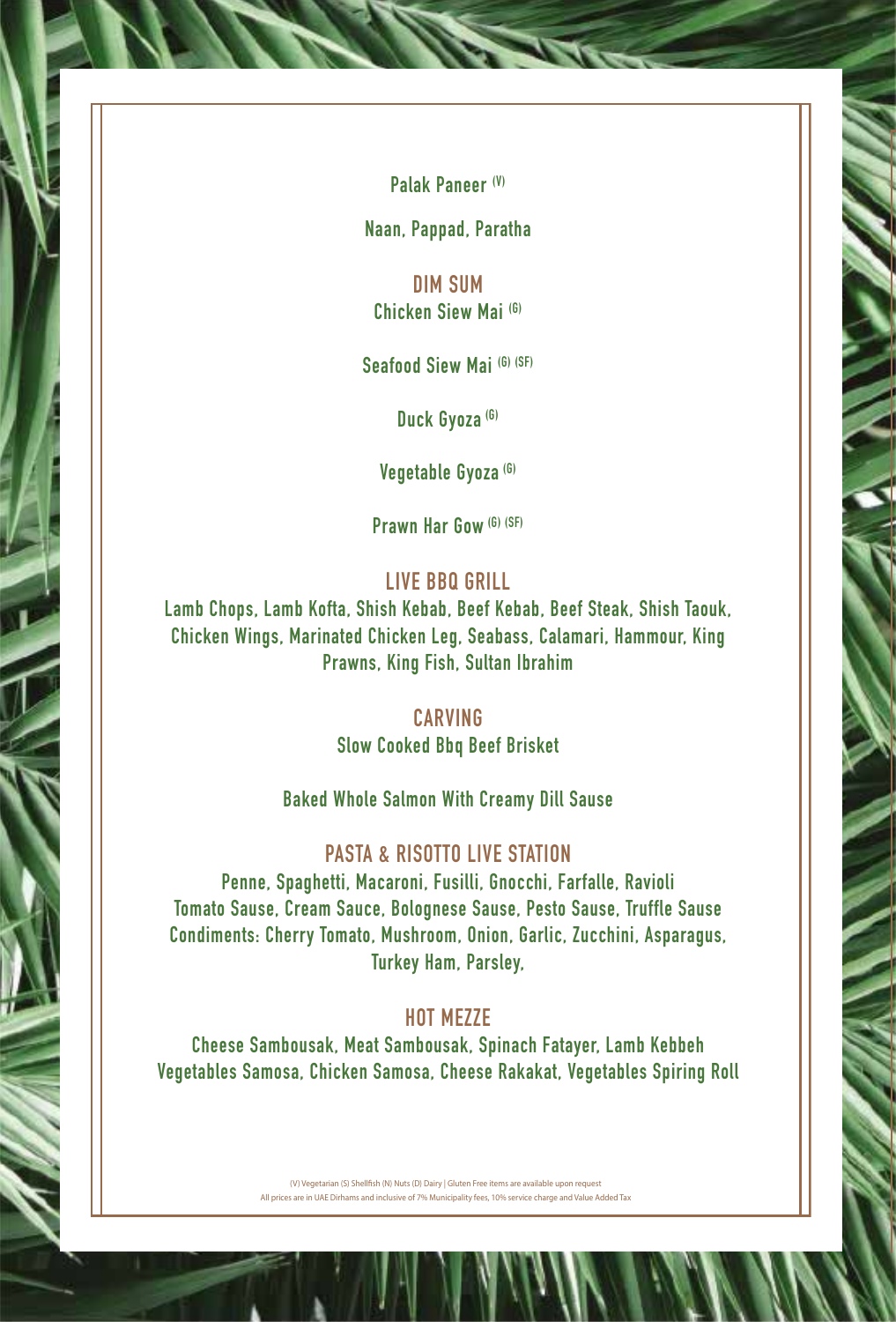# **KIDS' CORNER**

**Macaroni Cheese**

**Mini Beef Burger** 

**Mini Chicken Burger** 

**French Fries**

**Chicken Nuggets** 

**Fish Finger** 

**Mini Pizza** 

**Hotdog** 

**STE** 

**Sausage Puff**

**Kids Pelmeni**

**Mashed Potato** 

**Corn On The Cob** 

**Steamed Broccoli** 

**Steamed Fish** 

## **Steamed Rice**

### **DESSERT**

**Selection Of Dates**

**Baklawa Pistachio (D) (G) (N)**

**Baklawa Cocoa (D) (G) (N)**

**Basboussa Cake (D) (G) (N)**

**Harissa Pistachio (D) (G) (N)**

**Eich Saray Kashta (D) (G) (N)**

**Warbat Kashta (D) (G) (N)**

**Baklawa Kashta (D) (G) (N)**

**Maamoul Date (D) (G) (N)**

**Maamoul Pistachio (D) (G) (N)**

**Kunafa Cheese (D) (G) (N)**

**Osmaliah Kashta (D) (G) (N)**

**Malakiya Nut (D) (G) (N)**

**Muhalabiya (D) (G) (N)**

**Rice Pudding Orange (D) (G) (N)**

**Katayef Nut (D) (G) (N)**